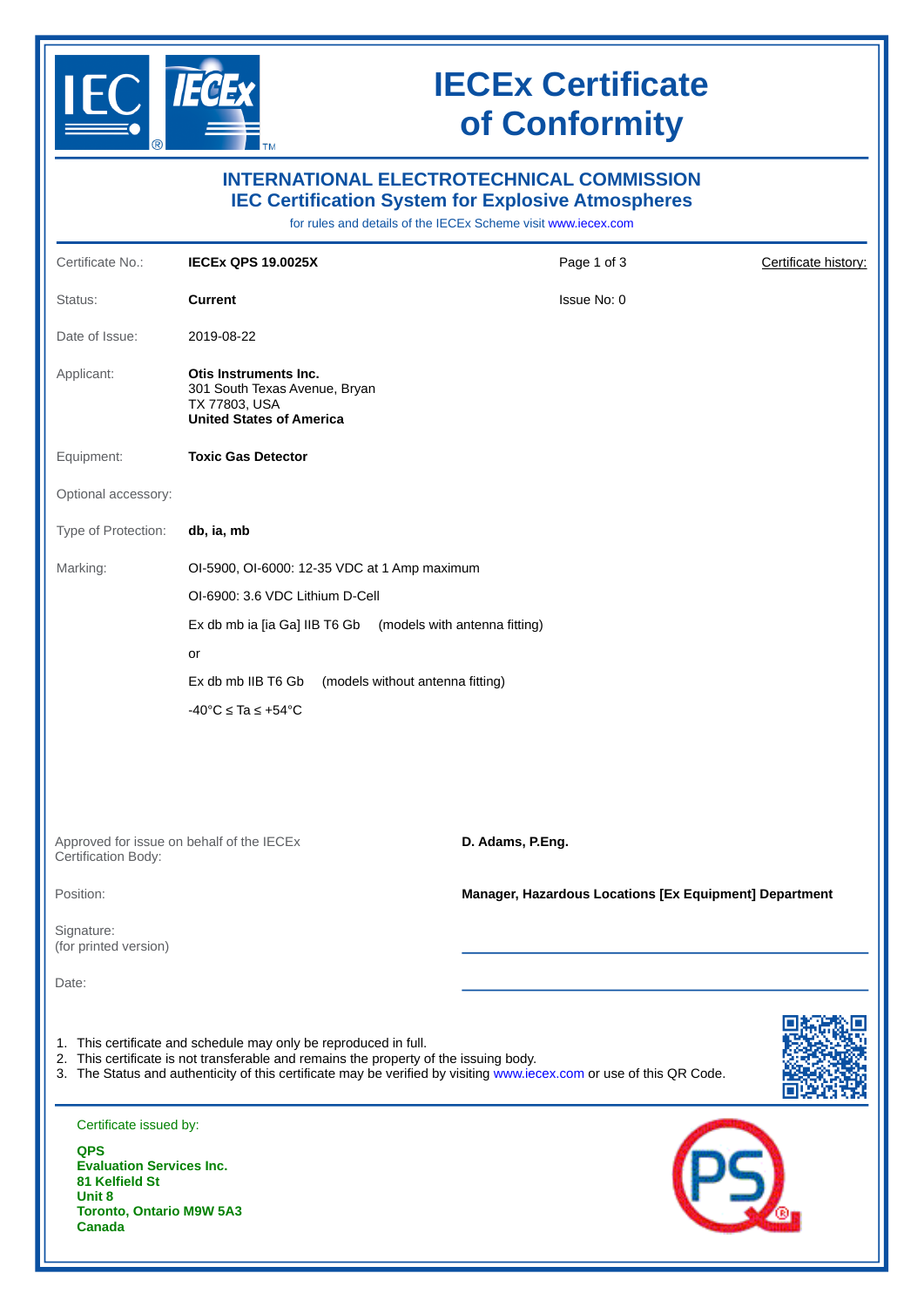

# **IECEx Certificate of Conformity**

| Certificate No.:                                                                                                                                                                                                                                                                                                                                                                                                                                                                                         | <b>IECEX QPS 19.0025X</b>                                                                                                                                    | Page 2 of 3 |  |  |  |  |
|----------------------------------------------------------------------------------------------------------------------------------------------------------------------------------------------------------------------------------------------------------------------------------------------------------------------------------------------------------------------------------------------------------------------------------------------------------------------------------------------------------|--------------------------------------------------------------------------------------------------------------------------------------------------------------|-------------|--|--|--|--|
| Date of issue:                                                                                                                                                                                                                                                                                                                                                                                                                                                                                           | 2019-08-22                                                                                                                                                   | Issue No: 0 |  |  |  |  |
| Manufacturer:                                                                                                                                                                                                                                                                                                                                                                                                                                                                                            | Otis Instruments Inc.<br>301 South Texas Avenue, Bryan<br>TX 77803, USA<br><b>United States of America</b>                                                   |             |  |  |  |  |
| Additional<br>manufacturing<br>locations:                                                                                                                                                                                                                                                                                                                                                                                                                                                                |                                                                                                                                                              |             |  |  |  |  |
| This certificate is issued as verification that a sample(s), representative of production, was assessed and tested and found to comply with<br>the IEC Standard list below and that the manufacturer's quality system, relating to the Ex products covered by this certificate, was<br>assessed and found to comply with the IECEx Quality system requirements. This certificate is granted subject to the conditions as set out in<br>IECEx Scheme Rules, IECEx 02 and Operational Documents as amended |                                                                                                                                                              |             |  |  |  |  |
| <b>STANDARDS:</b><br>The equipment and any acceptable variations to it specified in the schedule of this certificate and the identified documents, was found<br>to comply with the following standards                                                                                                                                                                                                                                                                                                   |                                                                                                                                                              |             |  |  |  |  |
| IEC 60079-0:2017<br>Edition: 7.0                                                                                                                                                                                                                                                                                                                                                                                                                                                                         | Explosive atmospheres - Part 0: Equipment - General requirements                                                                                             |             |  |  |  |  |
| Edition: 7.0                                                                                                                                                                                                                                                                                                                                                                                                                                                                                             | IEC 60079-1:2014-06 Explosive atmospheres - Part 1: Equipment protection by flameproof enclosures "d"                                                        |             |  |  |  |  |
| IEC 60079-11:2011<br>Edition:6.0                                                                                                                                                                                                                                                                                                                                                                                                                                                                         | Explosive atmospheres - Part 11: Equipment protection by intrinsic safety "i"                                                                                |             |  |  |  |  |
| IEC 60079-18:2014<br>Edition:4.0                                                                                                                                                                                                                                                                                                                                                                                                                                                                         | Explosive atmospheres - Part 18: Equipment protection by encapsulation "m"                                                                                   |             |  |  |  |  |
|                                                                                                                                                                                                                                                                                                                                                                                                                                                                                                          | This Certificate does not indicate compliance with safety and performance requirements<br>other than those expressly included in the Standards listed above. |             |  |  |  |  |
| <b>TEST &amp; ASSESSMENT REPORTS:</b><br>A sample(s) of the equipment listed has successfully met the examination and test requirements as recorded in:                                                                                                                                                                                                                                                                                                                                                  |                                                                                                                                                              |             |  |  |  |  |

Test Report:

[CA/QPS/ExTR19.0022/00](https://www.iecex-certs.com/deliverables/REPORT/3946/view)

Quality Assessment Report:

[NO/PRE/QAR16.0015/01](https://www.iecex-certs.com/deliverables/REPORT/54203/view)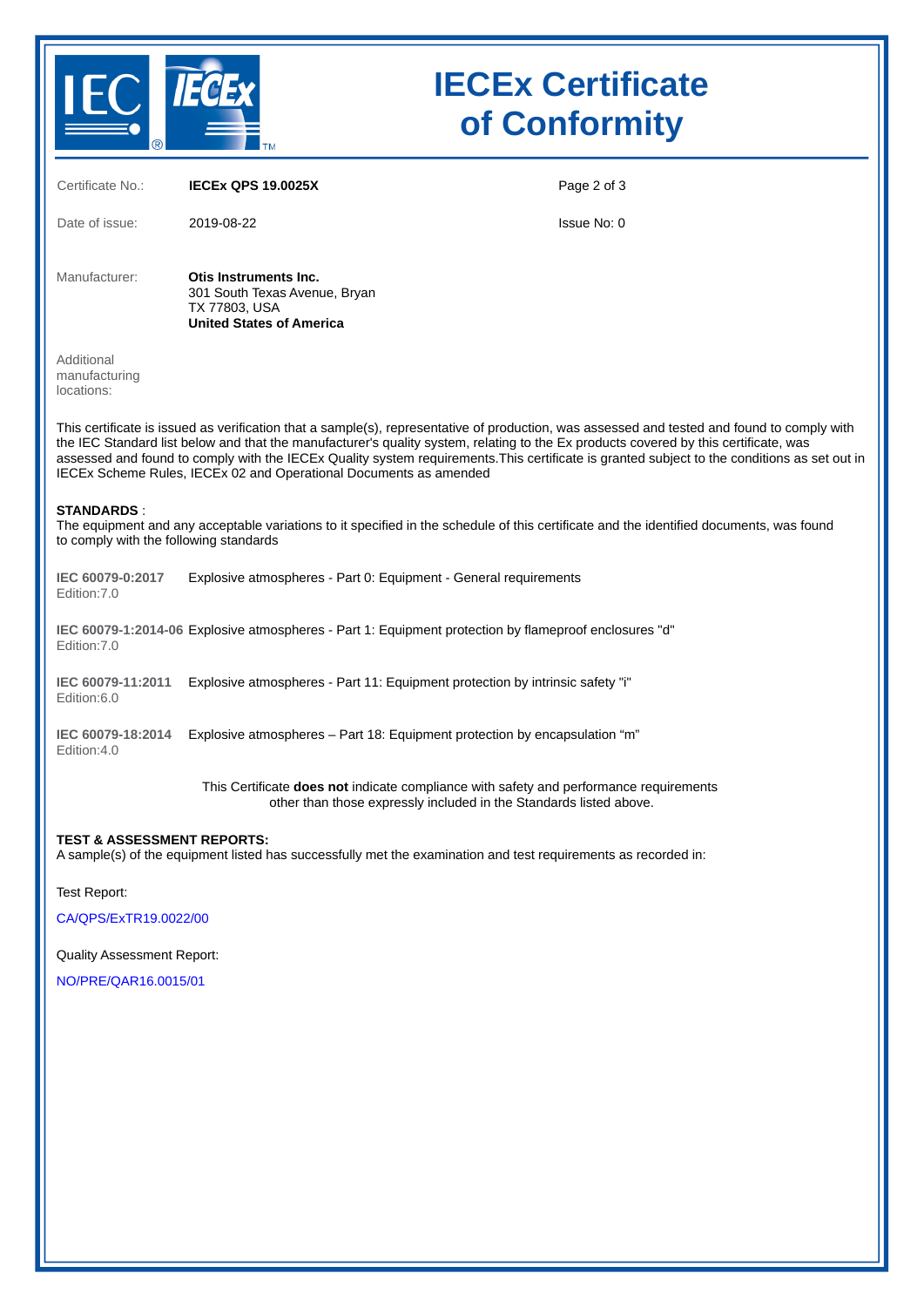

# **IECEx Certificate of Conformity**

Certificate No.: **IECEx QPS 19.0025X**

Date of issue: 2019-08-22

Page 3 of 3

Issue No: 0

### **EQUIPMENT:**

Equipment and systems covered by this Certificate are as follows:

Toxic Gas detection Models OI-5900, OI-6000 and OI-6900 units are comprised of two cylindrical flame proof enclosures, a windowed main enclosure (OI-4000) and a sensor enclosure (OI-2000) that threads into the OI-4000 enclosure through one of three ¾" – 14 NPT entries. Models OI-5900 and OI-6000 are DC powered by means of wire connection, and Model OI-6900 is battery powered by dual nonrechargeable 3.6V Lithium D-Cell. Models OI-5900 and OI-6900 are provided with an antenna coupler manufactured by Solexy wireless models (RXN3S0208RXN or RXN3S0208RXO) associated apparatus with an IECEX certification from Ex-Agencija. (HR/EXA/ ExTR15.0015/00). Model OI-6000 the antenna coupler manufactured by Solexy wireless models (RXN3S0208RXN or RXN3S0208RXO) associated apparatus with an IECEX certification from Ex-Agencija (HR/EXA/ExTR15.0015/00) is optional.

The OI-4000 main enclosure houses two PCB's a Control PCB (circular PCB) with an LCD display and either a relay or relay/radio board (rectangular PCB) depending on the configuration. The relay or relay/radio board mounts perpendicular to the control PCB and secured using L brackets. The PCB assembly is secured in the enclosure using two banana plugs/posts screwed in the Base Plate. If the radio option is used a IECEx Certified antenna coupler is threaded into one of the three OI-4000 ¾" – 14 NPT entries.

The OI-2000 enclosure with sintered element integral to sensor cover and houses a sensor PCB and is electrically connected to the Control board by means of a ribbon cable.

The sensor detects the gas presence by a variety of means:

- Electrochemical – electrochemical reaction which produces a current proportional to the gas concentration.
- Catalytic Bead - that burns a little of the gas and produces a proportional electrical change in the sensor.
- Element Infrared – uses light spectrum analysis to determine the target gas concentration.
- Solid State – gas permeates the solid state material and changes the electrical characteristics of the material.
- Photo Ionization Detector – Uses photo ionization to detect volatile organic compounds and produces a proportional electrical change in the sensor.

#### **SPECIFIC CONDITIONS OF USE: YES as shown below:**

- 1. When the equipment is supplied with a non-metallic aerial [antenna] connected to the antenna coupler, this aerial shall only be cleaned with a damp cloth.
- 2. The equipment shall be installed in such a way that the OI-2000 sensor housing is pointing down towards the ground

#### **Annex:**

[IECEx QPS 19.00025X Annex 1.pdf](https://www.iecex-certs.com/deliverables/CERT/23243/view)